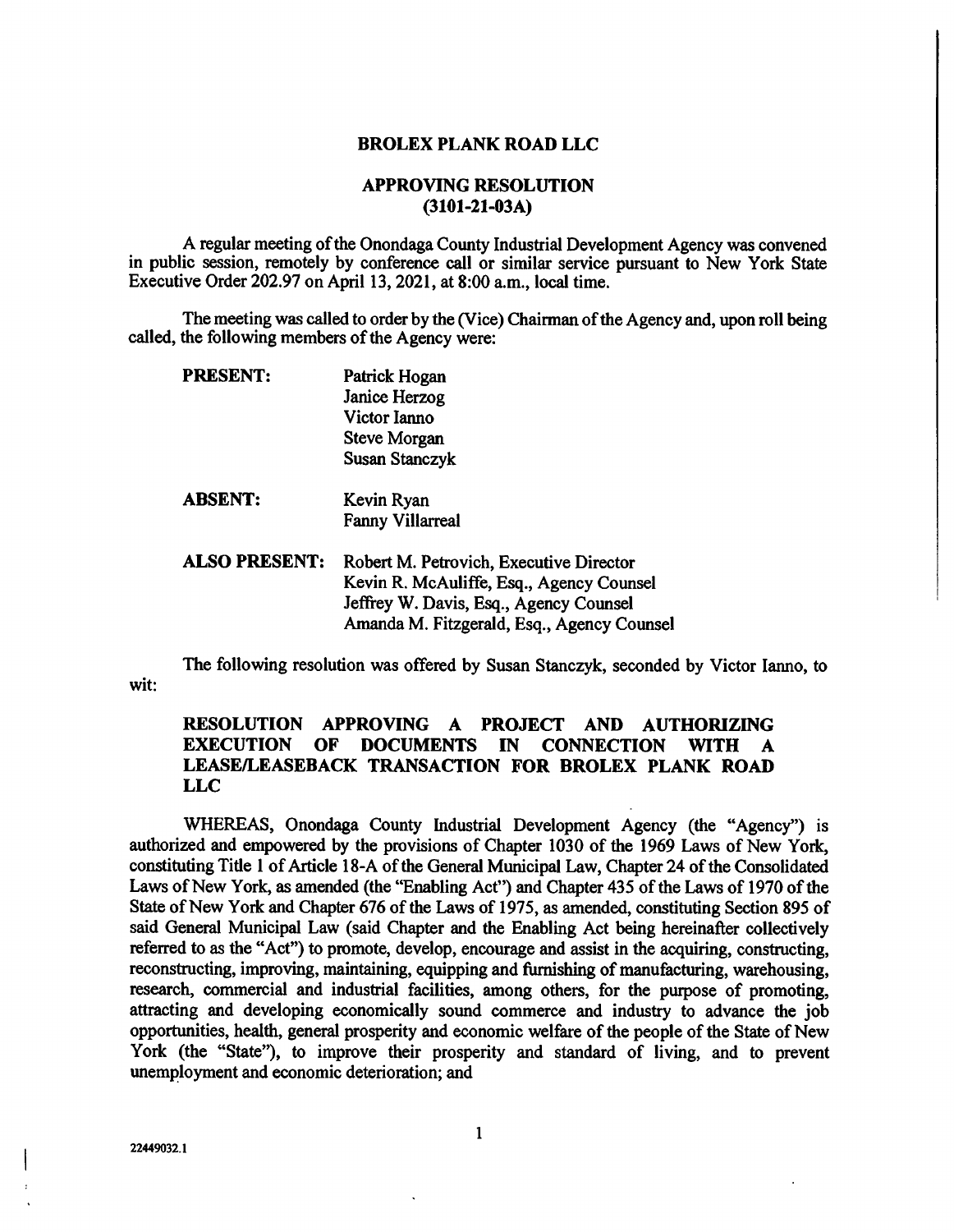WHEREAS, to accomplish its stated purposes, the Agency is authorized and empowered under the Act to acquire, construct, reconstruct and install one or more "projects" (as defined in the Act), or to cause said projects to be acquired, constructed, reconstructed and installed, and to convey said projects or to lease said projects with the obligation to purchase; and

WHEREAS, Brolex Plank Road LLC, a New York limited liability company (the "Company"), has submitted an application (the "Application"), on behalf of itself and entities formed or to be formed on its behalf, to the Agency, a copy of which Application is on file at the office of the Agency, which Application requests that the Agency consider undertaking a project (the "Project") for the benefit of the Company and/or entities formed or to be formed on its behalf, said Project consisting of the following: (A)(1) the acquisition of a leasehold interest in all or a portion of an approximately 2.39 acre parcel of land located at 444 South Main Street (tax map no. 006.-04-18.0) in the Village of North Syracuse (Town of Clay), Onondaga County, New York (the "Land"); (2) the construction on the Land of two (2), approximately 22,500 square foot apartment complexes, each consisting of approximately 24 residential units and approximately ninety (90) parking spaces (collectively, the "Facility"); and (3) the acquisition and installation therein and thereon of related fixtures, machinery, equipment and other tangible personal property (collectively, the "Equipment") (the Land, the Facility and the Equipment being collectively referred to as the "Project Facility"); (B) the granting of certain "financial assistance" (within the meaning of Section 854(14) of the Act) with respect to the foregoing, including potential exemptions from certain sales and use taxes, real estate transfer taxes and mortgage recording taxes (subject to certain statutory limitations) (the "Financial Assistance"); and (C) the lease (with an obligation to purchase) or sale of the Project Facility to the Company or such other person as may be designated by the Company and agreed upon by the Agency; and

WHEREAS, the members of the Agency adopted a resolution on March 9, 2021 (the "Public Hearing Resolution") authorizing a public hearing with respect to the Project in compliance with the provisions of Section 859-a of the Act; and

WHEREAS, pursuant to the authorization contained in the Public Hearing Resolution, the Executive Director of the Agency (A) caused notice of a public hearing of the Agency (the "Public Hearing") pursuant to Section 859-a of the Act, to hear all persons interested in the Project and the Financial Assistance being contemplated by the Agency with respect to the Project, to be mailed on March 22, 2021 to the chief executive officers of the county and of each city, town, village and school district (collectively the "Affected Tax Jurisdictions") in which the Project Facility is located, (B) caused notice of the Public Hearing to be published on March 21, 2021 in The Post-Standard, a newspaper of general circulation available to the residents of the Village of North Syracuse (Town of Clay), Onondaga County, New York, (C) conducted the Public Hearing on April 1, 2021 at 10:00 a.m., local time at the Agency offices, via Zoom meeting pursuant to New York Governor Andrew Cuomo's Executive Order 202.01, as extended, and (D) prepared a report of the Public Hearing (the "Public Hearing Report") fairly summarizing the views presented at such Public Hearing and caused copies of said Public Hearing Report to be made available to the members of the Agency; and

WHEREAS, pursuant to Article 8 of the Environmental Conservation Law of the State of New York, as amended, and the regulations of the Department of Environmental Conservation of the State of New York promulgated thereunder (collectively referred to hereinafter as "SEQRA"), by resolution adopted by the members of the Agency on April 13,2021, the Agency determined (A)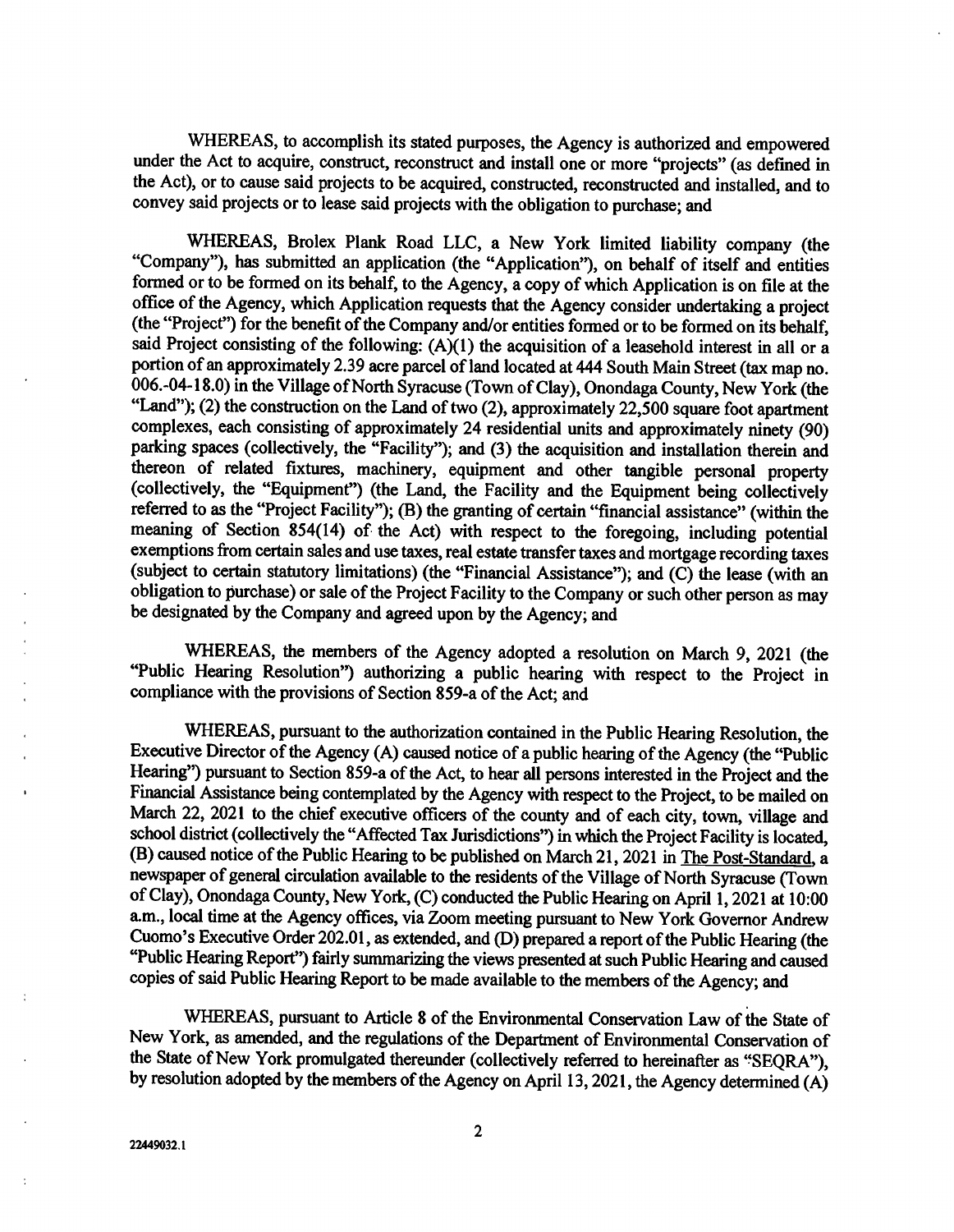to conduct an uncoordinated review of the Project, (B) that the Project is an Unlisted action which will not have a significant adverse effect on the environment and, (C) as a consequence of the foregoing, to prepare a negative declaration with respect to the Project; and

WHEREAS, the Agency has given due consideration to the Application, and to representations by the Company that (A) the granting by the Agency of the Financial Assistance with respect to the Project will be an inducement to the Company to undertake the Project in Onondaga County, New York and (B) the completion of the Project will not result in the removal of a plant or facility of any proposed occupant of the Project Facility from one area of the State to another area in the State and will not result in the abandonment of one or more plants or facilities of any occupant of the Project Facility located in the State; and

WHEREAS, the Agency desires to encourage the Company to advance the job opportunities, health, general prosperity and economic welfare of the people of Onondaga County, New York by undertaking the Project in Onondaga County, New York; and

WHEREAS, in order to consummate the Project and the granting of the Financial Assistance described in the notice of the Public Hearing, the Agency proposes to enter into the following documents (hereinafter collectively referred to as the "Agency Documents"): (A) a certain underlying lease agreement (and a memorandum thereof) (the "Underlying Lease") by and between the Company and the Agency pursuant to which the Company will lease to the Agency the Land and all improvements now or hereafter located on the Land; (B) a certain lease agreement (and a memorandum thereof) (the "Lease Agreement") by and between the Company and the Agency pursuant to which the Company agrees to undertake the Project as agent of the Agency and the Company further agrees to lease the Project Facility from the Agency and, as rental thereunder, to pay the Agency's administrative fee relating to the Project and to pay all expenses incurred by the Agency with respect to the Project; (C) a project agreement (the "Project Agreement") by and between the Agency and the Company that complies with the requirements of Section 859-a(6) of the Act; (D) a New York State Department of Taxation and Finance form entitled "IDA Appointment of Project Operator or Agency for Sales Tax Purposes" (the form required to be filed pursuant to Section 874(9) of the Act) (the "Thirty-Day Sales Tax Report") and any additional report to the Commissioner of the State Department of Taxation and Finance concerning the amount of sales and use tax exemption benefits for the Project (the "Additional Thirty-Day Project Report"); (E) if the Company intends to finance the Project with borrowed money, a mortgage and any other security documents and related documents (collectively, the "Mortgage") from the Agency and the Company to the Company's lender with respect to the Project (the "Lender"), which Mortgage will grant a lien on and security interest in the Project Facility to secure a loan from the Lender to the Company with respect to the Project (the "Loan"); and (F) various certificates relating to the Project (the "Closing Documents"); and

WHEREAS, simultaneously with the execution and delivery of the Agency Documents, the Agency will file with the State Department of Taxation and Finance the Thirty-Day Sales Tax Report and provide a copy of the Thirty-Day Sales Tax Report to the Company; and

WHEREAS, for purposes of exemption from the State sales and use taxation as part of the Financial Assistance requested, "sales and use taxation" shall mean sales and compensating use taxes and fees imposed by article twenty-eight or twenty-eight-A of the State tax law but excluding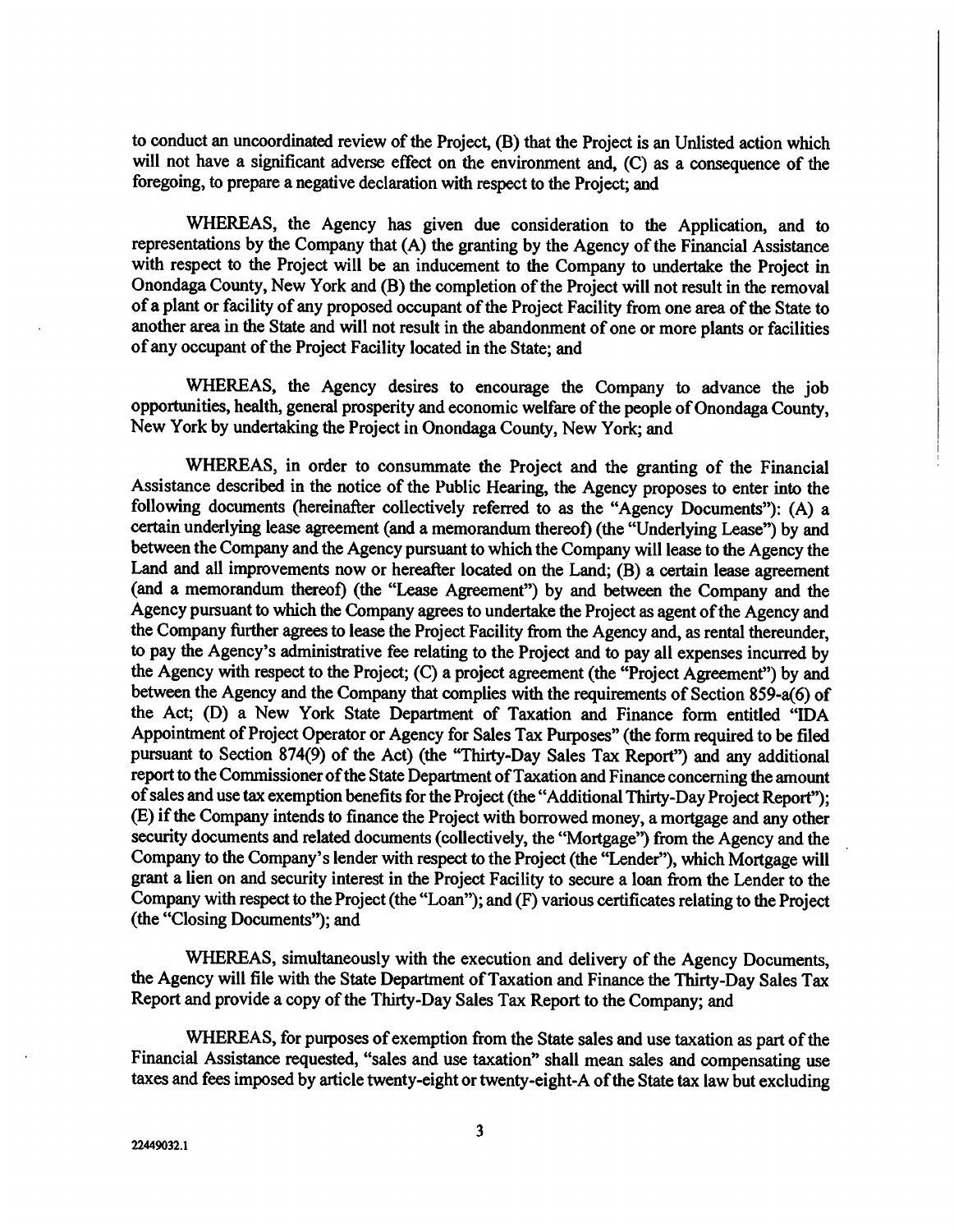such taxes imposed in a city by section eleven hundred seven or eleven hundred eight of such article twenty-eight; and

WHEREAS, pursuant to the Act, the Agency desires to adopt a resolution approving the Project and the Financial Assistance that the Agency is granting to the Company with respect to the Project.

NOW, THEREFORE, BE IT RESOLVED BY THE MEMBERS OF THE ONONDAGA COUNTY INDUSTRIAL DEVELOPMENT AGENCY AS FOLLOWS:

Section 1. The Agency, based upon the representations made by the Company to the Agency in the Application, hereby finds and determines that:

I. By virtue of the Act, the Agency has been vested with all powers necessary and convenient to carry out and effectuate the purposes and provisions of the Act and to exercise all powers granted to it under the Act;

2. The Project constitutes a "project," as such term is defined in the Act;

3. The Project site is located entirely within the boundaries of Onondaga County, New York;

4. It is estimated at the present time that the costs of the planning, development, construction and installation of the Project Facility (collectively, the "Project Costs") will be approximately \$6,375,000.00;

5. The completion of the Project will not result in the removal of a plant or facility of any proposed occupant of the Project Facility from one area of the State to another area in the State and will not result in the abandonment of one or more plants or facilities of any occupant of the Project Facility located in the State;

6. (1) The Project Facility does not constitute a project where facilities or property that are primarily used in making retail sales of goods and/or services to customers who personally visit such facilities constitute more than one-third of the total cost of the Project, and accordingly the Project is not prohibited by the provisions of Section 862(2)(a) of the Act, and (2) accordingly the Agency is authorized to provide financial assistance in respect of the Project pursuant to Section 862(2)(a) of the Act;

7. The acquisition, construction and equipping of the Project Facility and the leasing of the Project Facility to the Company is reasonably necessary to induce the Company to construct the Project in the State;

8. Based upon representations of the Company and counsel to the Company, the Project Facility conforms with or prior to the Agency entering into the Agency Documents, will conform with the local zoning laws and planning regulations of Onondaga County and all regional and local land use plans for the area in which the Project Facility is located;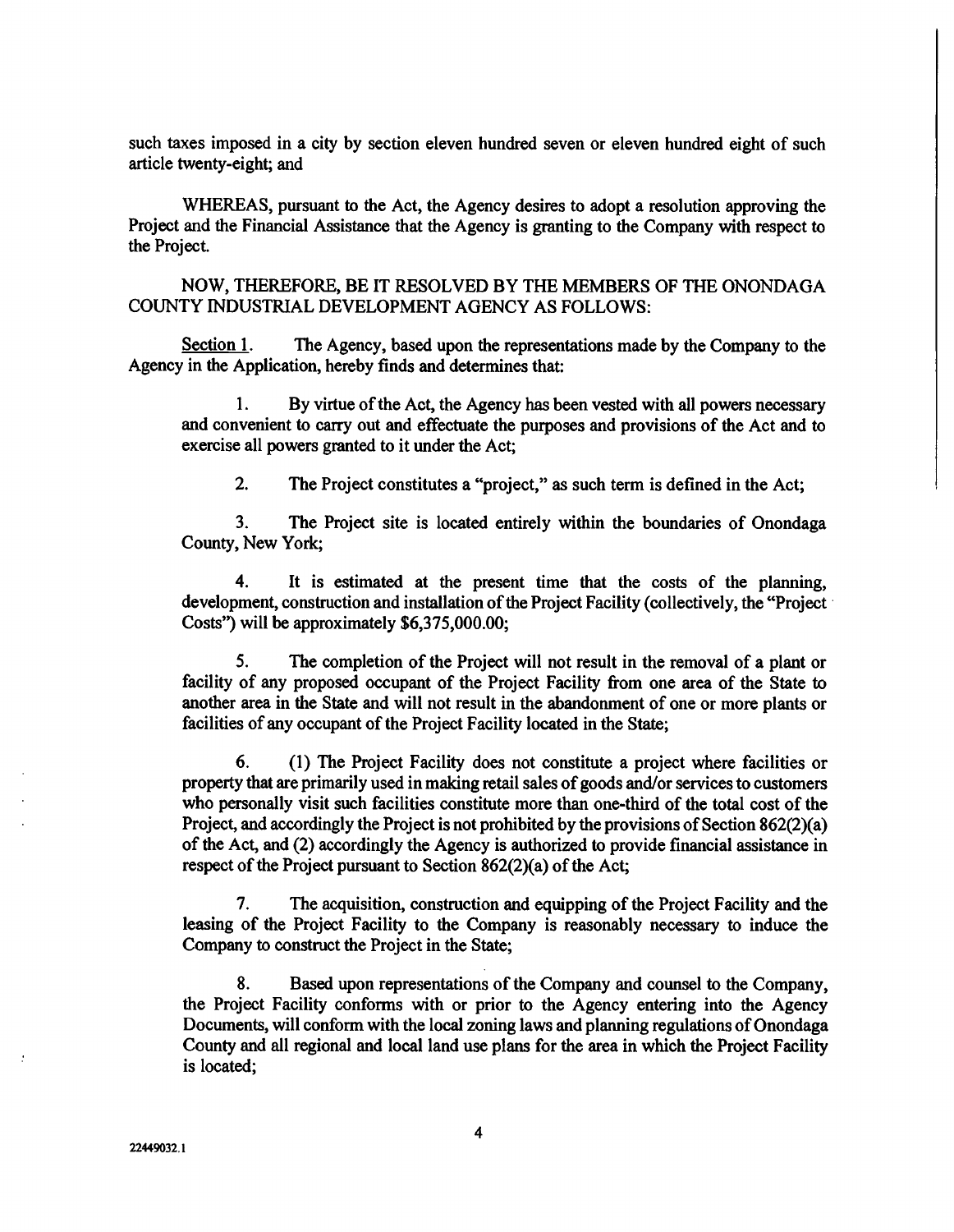9. The granting of the Financial Assistance by the Agency with respect to the Project will promote job opportunities, general prosperity and economic welfare of the citizens of Onondaga County, New York and the State and improve their standard of living, and thereby serve the public purposes of the Act;

10. The Agency has reviewed the Public Hearing Report and has fully considered all comments contained therein;

11. The Project should receive the Financial Assistance in the form of exemptions from certain sales and use taxes, real estate transfer taxes and mortgage recording taxes (subject to statutory limitations) based on the description of expected public benefits to occur as a result of this Project, as described in the Application, and failure by the Company to meet the expected public benefits will result in a recapture event, as described in the Project Agreement;

12. It is desirable and in the public interest for the Agency to enter into the Agency Documents;

13. The Agency has assessed all material information included in connection with the Application necessary to afford a reasonable basis for the decision by the Agency to provide the Financial Assistance for the Project as described herein;

14. The Agency has prepared a written cost-benefit analysis identifying the extent to which the Project will create or retain permanent, private sector jobs, the estimated value of any tax exemption to be provided, the amount of private sector investment generated or likely to be generated by the Project, the likelihood of accomplishing the Project in a timely fashion, and the extent to which the Project will provide additional sources of revenue for municipalities and school districts, and any other public benefits that might occur as a result of the Project;

15. The Company has provided a written statement confirming that the Project as of the date of the Application is in substantial compliance with all provisions the Act; and

16. The Agency, based upon its review of the following factors, finds and determines that it is desirable and in the public interest of the Agency to approve an apartment style housing project:

I. The Project is being built in a blighted area;

II. The Project meets an unmet need in the Village of North Syracuse including providing housing affordable to residents who may not be capable of owning a home and providing a safe, walkable space for residents. There is currently nothing in the surrounding area that provides similar benefits; and

III. The Project has received support from local officials.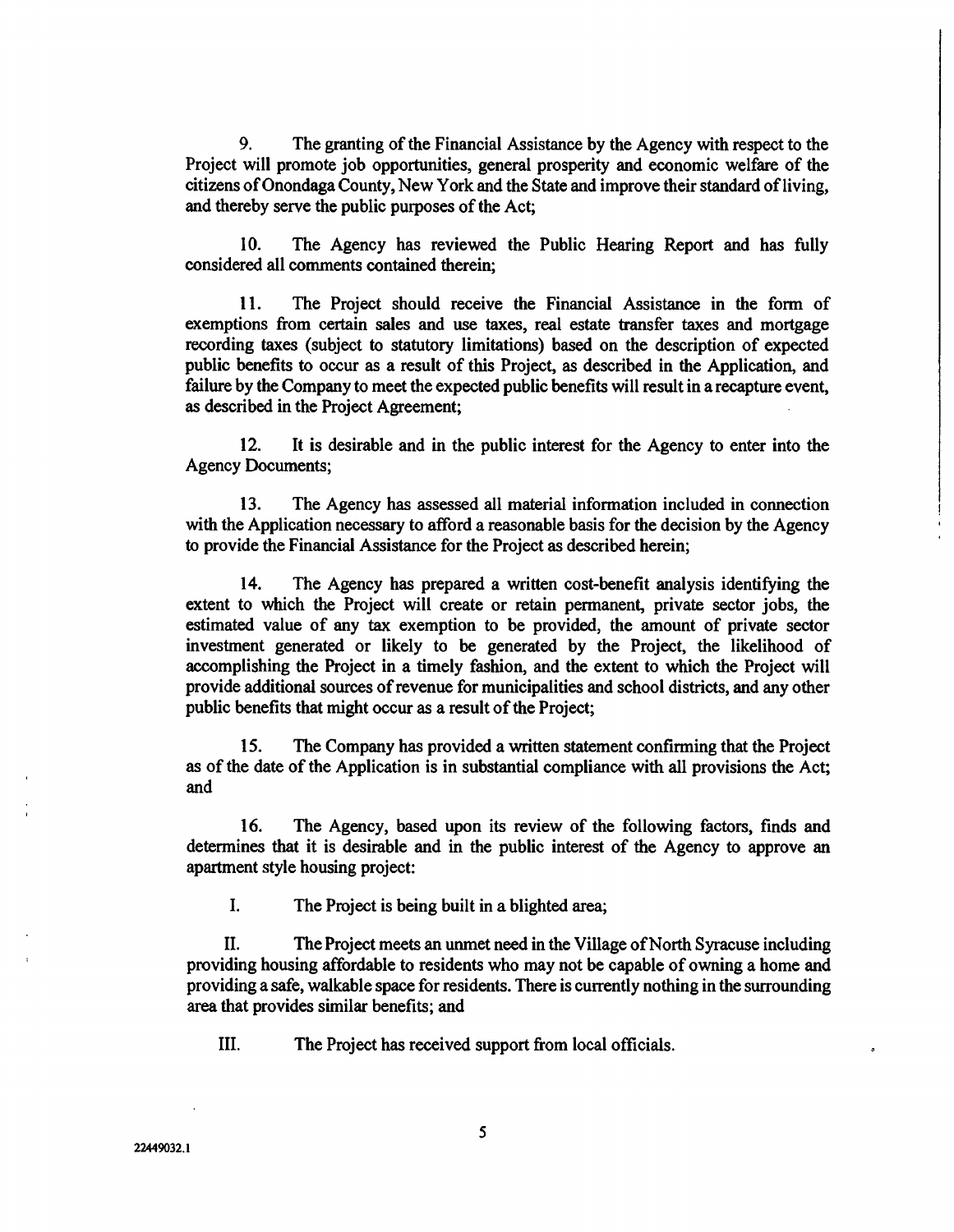Section 2. In consequence of the foregoing, the Agency hereby determines to: (A) proceed with the Project; (B) acquire a leasehold interest in the Land and all improvements now or hereafter located on the Land from the Company pursuant to the Underlying Lease and acquire the Equipment pursuant to a bill of sale; (C) lease the Project Facility to the Company pursuant to the Lease Agreement; (D) acquire, construct and equip the Project Facility, or cause the Project Facility to be acquired, constructed and equipped, as provided in the Lease Agreement; (E) secure any Loan the proceeds of which will be used to acquire, construct and equip the Project Facility by granting a mortgage lien on the Agency's interest in the Project Facility and entering into one or more mortgages and/or assignments of leases and rents in favor of the lender(s); and (F) grant to the Company the Financial Assistance with respect to the Project.

Section 3. Notwithstanding anything herein to the contrary, the amount of State and the local sales and use tax exemption benefit comprising the Financial Assistance approved herein shall not exceed \$204,000.00 and shall last no longer than two years from the execution and delivery of the Agency Documents. The Agency may consider any requests by the Company for increases to the amount of sales and use tax exemption benefits authorized by the Agency upon being provided with appropriate documentation detailing the additional purchases of property or services. The amount of mortgage recording tax exemption benefits comprising the Financial Assistance approved herein shall not exceed \$38,250.00.

Section 4. The Agency is hereby authorized to acquire, construct and equip the Project Facility as described in the Agency Documents, to appoint the Company as agent of the Agency to undertake such acquisition, construction and equipping of the Project Facility as described in the Agency Documents, and to do all things necessary or appropriate for the accomplishment thereof, and all acts heretofore taken by the Agency with respect to such acquisition, construction and equipping are hereby ratified, confirmed and approved.

Section 5. The Chairman (or Vice Chairman) and the Executive Director of the Agency, with the assistance of Agency Counsel, are authorized to negotiate and approve the form and substance of the Agency Documents.

Section 6. (A) The Chairman (or Vice Chairman) and the Executive Director of the Agency are hereby authorized, on behalf of the Agency, to execute and deliver the Agency Documents, and, where appropriate, the Secretary (or Assistant Secretary) of the Agency is hereby authorized to affix the seal of the Agency thereto and to attest the same, all in the forms thereof as the Chairman (or Vice Chairman) and the Executive Director shall approve, the execution thereof by the Chairman (or Vice Chairman) and the Executive Director to constitute conclusive evidence of such approval.

(B) The Chairman (or Vice Chairman) and the Executive Director of the Agency are hereby further authorized, on behalf of the Agency, to designate any additional Authorized Representatives of the Agency (as defined in and pursuant to the Lease Agreement).

Section 7. The Agency shall maintain records of the amount of State and local sales and use tax exemption benefits provided to the Project and each agent or Project operator and shall make such records available to the State Commissioner of Taxation and Finance (the "Commissioner") upon request. The Agency shall, within thirty (30) days of providing any State sales and use tax

6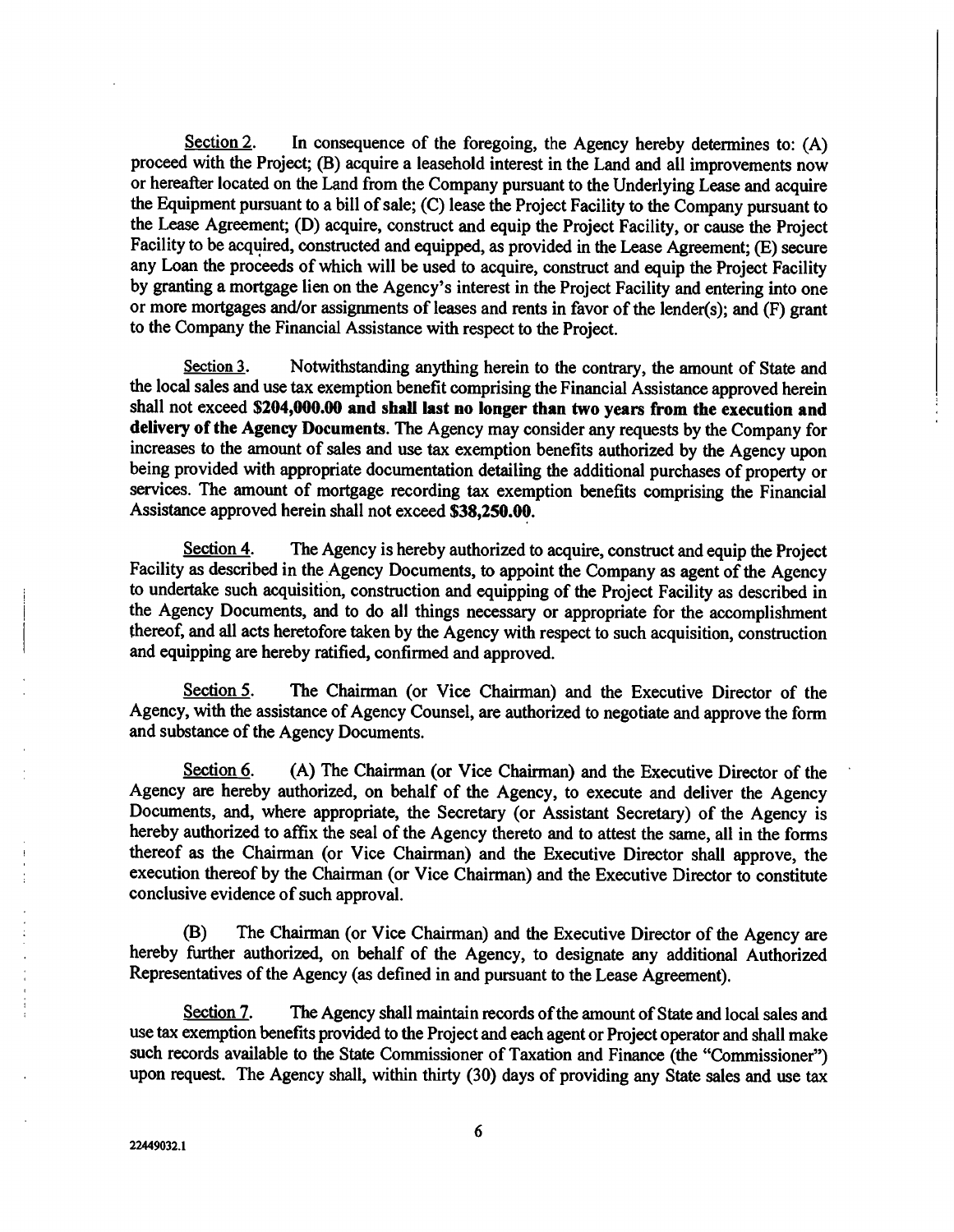exemption benefits, report to the Commissioner the amount of such benefits for the Project, identifying the Project, along with any such other information and specificity as the Commissioner may prescribe. As a condition precedent to the Company's receipt of, or benefit from, any State or local sales and use tax exemptions, the Company must acknowledge and agree to make, or cause its agents and/or operators to make, all records and information regarding State and local sales and use tax exemption benefits available to the Agency upon request. The provisions of Section 875 of the Act are hereby incorporated herein as if set forth herein and the Agency agrees that it shall comply with the requirements of such Section 875 of the Act.

Section 8. The Agency hereby delegates to the Company, as agent of the Agency, the authority to designate (following the execution and delivery of the Agency Documents), agents and sub-agents of the Agency (each, a "Sub-Agent") for purposes of utilizing the Agency sales and use tax exemption with respect to the acquisition, construction and equipping of the Project Facility; provided that any such sub-agency designation shall become effective only upon submission to the Agency within fifteen (15) days of such agency and sub-agency designation: (1) an executed subagent appointment agreement (in a form approved by the Agency) and (2) a completed Form ST-60 of the State Department of Taxation and Finance (IDA Appointment of Project Operator or Agent for Sales Tax Purposes). Such agents and sub-agents may include contractors and subcontractors involved in the acquisition, construction and installation of the Project Facility.

Section 9. The terms and conditions of subdivision 3 of Section 875 of the Act are herein incorporated by reference and the Company and/or any Sub-Agent shall agree to such terms as a condition precedent to receiving or benefiting from an exemption from State and local sales and use tax exemptions benefits.

Section 10. As a condition precedent to the granting of the Financial Assistance, the Company agrees to execute an agreement with the Agency setting forth the preliminary undertakings of the Agency and the Company with respect to the Project. The form and substance of the proposed agreement, a form of which was available to the members of the Agency (the "Agreement") are hereby approved. The Chairman (or Vice Chairman) and the Executive Director of the Agency are each hereby authorized, on behalf of the Agency, to execute and deliver the Agreement, in substantially the same form as presented at this meeting with changes in terms and form as shall be consistent with this Resolution and as the Executive Director or (Vice) Chairperson shall approve. The execution thereof by the Executive Director or (Vice) Chairperson shall constitute conclusive evidence of such approval.

Section 11. The officers, employees and agents of the Agency are hereby authorized and directed for and in the name and on behalf of the Agency to do all acts and things required or provided for by the provisions of the Agency Documents, and to execute and deliver all such additional certificates, instruments and documents, to pay all such fees, charges and expenses and to do all such further acts and things as may be necessary or, in the opinion of the officer, employee or agent acting, desirable and proper to effect the purposes of the foregoing Resolution and to cause compliance by the Agency with all of the terms, covenants and provisions of the Agency Documents binding upon the Agency.

Section 12. This Resolution shall take effect immediately upon adoption.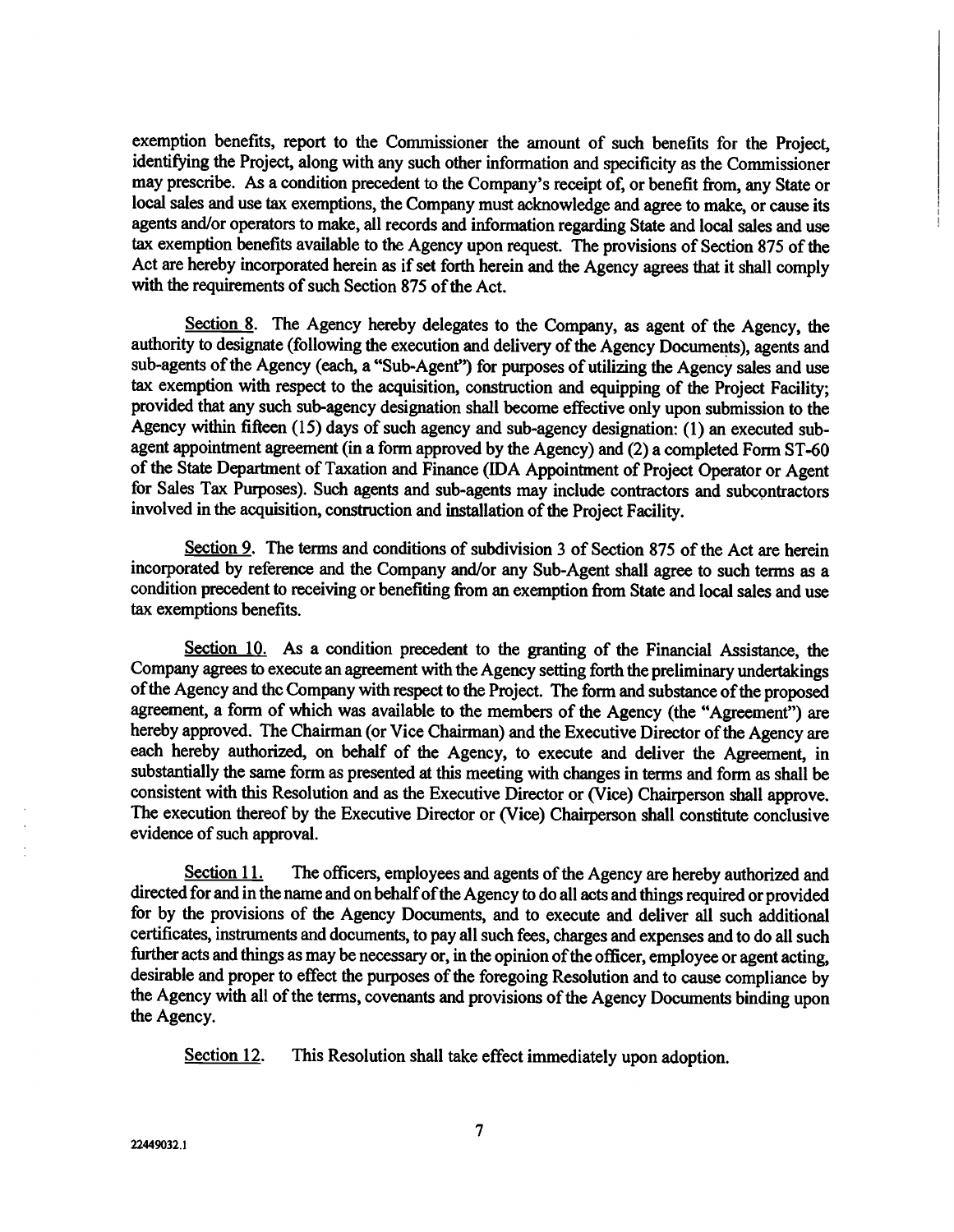The question of the adoption of the foregoing Resolution was duly put to a vote on roll call, which resulted as follows:

| <b>AYE</b> | <b>NAY</b> | <b>ABSENT</b> | <b>ABSTAIN</b> |
|------------|------------|---------------|----------------|
| X          |            |               |                |
|            |            |               | X              |
| X          |            |               |                |
| X          |            |               |                |
| X          |            |               |                |
|            |            | X             |                |
|            |            | X             |                |
|            |            |               |                |

The Resolution was thereupon declared duly adopted.